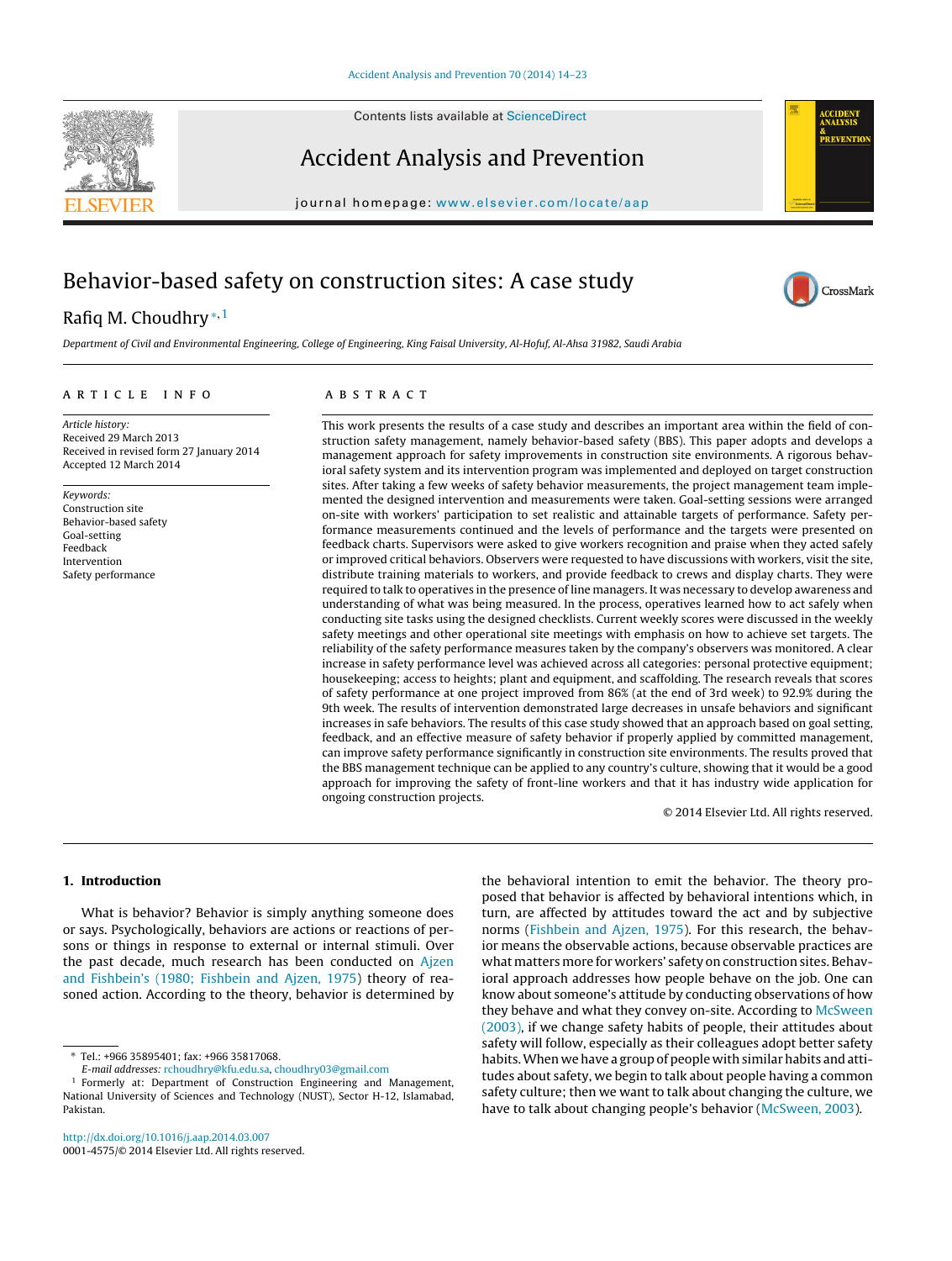This work presents a case study for using behavior-based safety (BBS) management in construction fields. BBS is the systematic application of psychological research on human behavior to the problems of safety ([Cooper,](#page-9-0) [1994\).](#page-9-0) [Heinrich](#page-9-0) [\(1959\)](#page-9-0) estimated that 85% of accidents can be attributed to unsafe acts. [Blackmon](#page-9-0) [and](#page-9-0) [Gramopadhye](#page-9-0) [\(1995\)](#page-9-0) stated that 98% of all accidents are caused by unsafe behavior. [HSE](#page-9-0) [\(2002\)](#page-9-0) revealed that 80–90% of all workplace accidents and incidents are attributed to unsafe behaviors. [Nishigaki](#page-9-0) et [al.](#page-9-0) [\(1994\)](#page-9-0) found that most accidents occur because of human-ware failure. Reducing accidents and improving safety performance can only be achieved by systematically focusing upon those unsafe behaviors at construction sites [\(Choudhry](#page-9-0) [and](#page-9-0) [Fang,](#page-9-0) [2008;](#page-9-0) [Choudhry,](#page-9-0) [2012\).](#page-9-0) For example, not holding the handrail when ascending or descending stairs, not storing equipment after completing a task, etc., are all unsafe behaviors. The triggers for behaving unsafely include a wide range of management system faults that are associated with each incident. These triggers commonly include getting the job done, meeting excessive production targets, competing priorities, tight construction schedule, lack of training and lack of availability of equipment or materials. According to [Behavioral](#page-9-0) [Safety](#page-9-0) [\(2012\),](#page-9-0) other triggers are often in the direct control of front line-management and or employees such as poor housekeeping and using personal protective equipment (PPE).

According to the accident pyramid, [Heinrich](#page-9-0) [\(1959\)](#page-9-0) proposed that for every 300 unsafe acts there are 29 minor injuries and 1 major injury. In other words, he suggested that the ratio between major injuries, minor injuries and no-injury accidents was 1:29:300. Widespread acceptance of Heinrich's theory of accident causation that unsafe acts lead to minor injuries and over time to a major injury sent safety managers and company presidents in pursuit of unsafe acts under the assumption that if they could control unsafe behavior then the major injury would not occur. With senior management commitment, a good safety program starts by conducting a thorough evaluation and step-by-step Job Safety Analysis (JSA) followed by the development of a written Safe Operating Procedure (SOP) for each construction activity ([Hinze,](#page-9-0) [1997\).](#page-9-0) If JSA and SOPs are poorly developedmerely to satisfy administrative requirements of the safety management systems, damage to safety efforts is possible.

# 1.1. Objective

This work was carried out at a construction site of a construction firm (hereinafter called the company), that is considered a leader in the construction industry of Hong Kong. The company strives to focus on customers' needs and construct high quality buildings and infrastructure projects. The management of the company values its staff and always tries to ensure that their employees are working in a safe and healthy environment. Having achieved a good safety record over the past years, the company management considers that it is the right time to further improve site safety through a bottom up approach namely behavior-based safety (BBS) techniques. In addition, there is no alternate for the company's Health, Safety and Environment Management Systems (HSEMS) whether they are ISO 14001 or Occupational Health and Safety Assessment Series (OHSAS, 18001) standards [\(Choudhry](#page-9-0) et [al.,](#page-9-0) [2008\).](#page-9-0) The Area Management System was working well for the company's construction projects. So, the company seems committed to continuously strengthening the implementation of its safety systems.

There were numerous subcontractors performing work on all the company's projects.All subcontractors were responsible to plan and conduct their own work. Nonetheless, when a safety lapse occurred resulting in an accident, the accident was charged to the prime contractor, the company. The writer was requested to help the company to devise ways for solving site safety problems. In the present scenario, the research team thought that BBS could

offer a better solution to this problem besides improving safety on the company's construction sites. Many manufacturing companies experienced a 40–75% reduction in their accidents rates within twelve months as a direct consequence of implementing the techniques associated with BBS ([Behavioral](#page-9-0) [Safety,](#page-9-0) [2012\).](#page-9-0)

This work is an attempt to adopt and develop existing management techniques for safety improvement for the construction company and to evaluate their effectiveness in a BBS field study on a construction site in Hong Kong. Attempts to improve safety using safety poster campaigns have been attempted. [Saarela](#page-9-0) et [al.](#page-9-0) [\(1989\)](#page-9-0) revealed that such campaigns did not make a lasting impact on accident and injury rates. Other methods such as incentive and reward systems ([McAfee](#page-9-0) [and](#page-9-0) [Winn,](#page-9-0) [1989\)](#page-9-0) were normally used to speed up the progress of work but usually did not reward safe working procedures. Incentives used to foster safe behavior could be expensive or applicable for the short term and might discourage operatives from reporting accidents and incidents. In this study, operatives mean the front-line workers (including both trades people and general operatives), supervisors, and drafts-people. The use of disciplinary action and punishment were likely not to be effective as those were infrequent, delayed, or of mild intensity. Additionally, construction supervisors were often reluctant to use them because of fear that resentment would lead to lowered morale, lack of cooperation and loss of productivity ([Peter,](#page-9-0) [1991\).](#page-9-0)

On the company's construction sites, serious accidents were relatively rare and non-serious accidents were under-reported, it then made sense to focus on behaviors that could improve construction site safety. [McAfee](#page-9-0) [and](#page-9-0) [Winn](#page-9-0) [\(1989\)](#page-9-0) demonstrated that safety behavior could be improved by systematically monitoring safety-related behaviors and providing feedback in conjunction with goal setting and training. Goal setting coupled with feedback were better than feedback alone; and participative goal setting was more effective than assigned goal-setting [\(Duff](#page-9-0) et [al.,](#page-9-0) [1994\).](#page-9-0) Research in other countries was conducted on BBS including goal setting and feedback techniques [\(Komaki](#page-9-0) et [al.,](#page-9-0) [1978;](#page-9-0) [Chhokar](#page-9-0) [and](#page-9-0) [Wallin,](#page-9-0) [1984;](#page-9-0) [Duff](#page-9-0) et [al.,](#page-9-0) [1994;](#page-9-0) [Sulzer-Azaroff](#page-9-0) [and](#page-9-0) [Austin,](#page-9-0) [2000;](#page-9-0) [Geller,](#page-9-0) [2001,](#page-9-0) [2005;](#page-9-0) [Svensson](#page-9-0) [and](#page-9-0) [Hyden,](#page-9-0) [2006\).](#page-9-0) The results indicate that behavioral approaches could be one of the best techniques to improve site safety ([Duff](#page-9-0) et [al.,](#page-9-0) [1994\).](#page-9-0) BBS initiatives were useful toward improving safety performance ([Al-Hemoud](#page-9-0) [and](#page-9-0) [Al-Asfoor,](#page-9-0) [2006;](#page-9-0) [Choudhry,](#page-9-0) [2012\).](#page-9-0) Nonetheless, no attempts have been made to apply BBS techniques for improving construction site safety within the company. Past studies ([Duff](#page-9-0) et [al.,](#page-9-0) [1994;](#page-9-0) [Geller,](#page-9-0) [2005\)](#page-9-0) were done in western cultures and this study was carried out in the Chinese culture providing an insight into the generalizability of BBS concept beyond western cultures. The aim of this research is to find ways for further improving construction site safety at the company's construction projects. Specifically, the following main objectives are included for this research:

- 1. To develop, and introduce a suitable method of measuring safety performance to help the company to improve construction site safety;
- 2. To find ways for improving construction safety for the company's subcontractors conducting work on the firm's construction site; and
- 3. To use a method to assess safety management, based upon proven techniques for changing work behavior thus improving site safety by fostering safe behavior.

# **2. Background**

Safety management by walking around (SMBWA), an intervention based on managers and employees participation was presented by [Luria](#page-9-0) [and](#page-9-0) [Morag](#page-9-0) [\(2012\)](#page-9-0) to demonstrate the ways in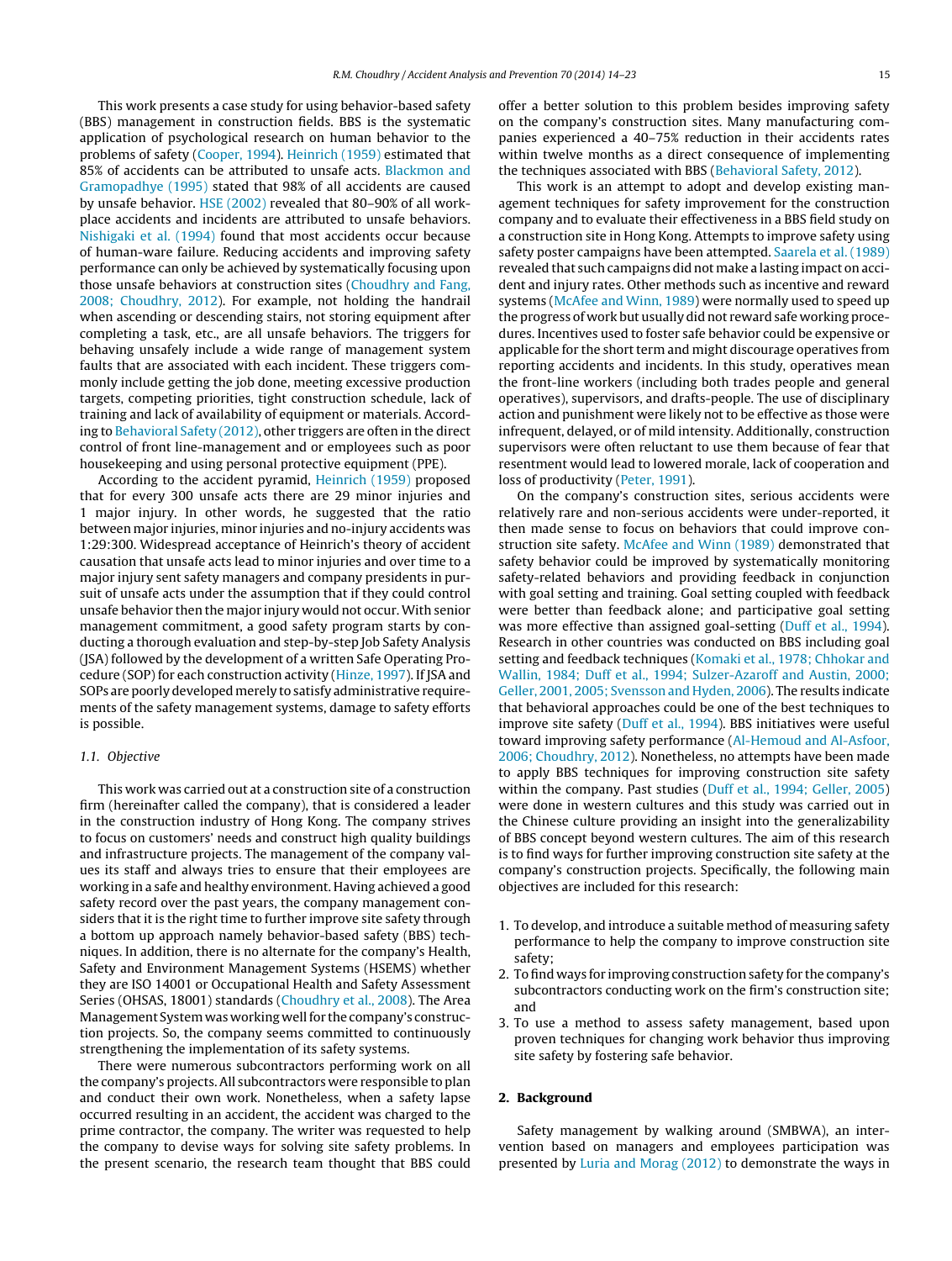which this practice can improve safety in organizations. [Fogarty](#page-9-0) [and](#page-9-0) [Shaw](#page-9-0) [\(2010\)](#page-9-0) presented the model highlighting the importance of management attitudes and group norms as direct and indirect predictors of violation behavior. The study concludes that the Theory of Planned Behavior (TPB) [\(Ajzen,](#page-9-0) [1991\)](#page-9-0) is a useful tool for understanding the psychological background to the procedural violations associated with incidents and accidents. The effectiveness of a road safety intervention was described in a recent study [\(Glendon](#page-9-0) et [al.,](#page-9-0) [2014\)](#page-9-0) by measuring attitudes toward unsafe behavior and risk perception. Other studies indicate that safety management practices not only improve working conditions but also positively influence workers attitudes and behaviors with regard to safety, thereby reducing accidents on construction sites [\(Choudhry](#page-9-0) et [al.,](#page-9-0) [2008;](#page-9-0) [Vinodkumar](#page-9-0) [and](#page-9-0) [Bhasi,](#page-9-0) [2010\).](#page-9-0)

Within the field of construction, many efforts were made to improve safety on construction sites including legislation [\(Hinze,](#page-9-0) [1997;](#page-9-0) [Choudhry](#page-9-0) et [al.,](#page-9-0) [2006\),](#page-9-0) engineering failures ([Cooper,](#page-9-0) [1994\),](#page-9-0) safety awareness campaigns [\(Saarela](#page-9-0) et [al.,](#page-9-0) [1989\),](#page-9-0) safety training ([Cooper](#page-9-0) [and](#page-9-0) [Cotton,](#page-9-0) [2000;](#page-9-0) [Hale,](#page-9-0) [1984\),](#page-9-0) and unsafe acts [\(Duff](#page-9-0) et [al.,](#page-9-0) [1994;](#page-9-0) [Choudhry,](#page-9-0) [2012\).](#page-9-0) The legislative approach has not made much of an impact because the resources necessary to police construction sites have not always been forthcoming ([Choudhry](#page-9-0) et [al.,](#page-9-0) [2006\).](#page-9-0) Engineering approaches have typically focused on designing out the possibility of accident occurrences, which does not match the rapidly changing technologies ([Cooper,](#page-9-0) [1994\).](#page-9-0) Other interventions designed to improve construction safety by raising operative's safety consciousness using safety poster campaigns, and other informational safety campaigns, have not been consistently successful ([Saarela](#page-9-0) et [al.,](#page-9-0) [1989\).](#page-9-0) Safety training has been one ofthe fundamental methods for improving safety [\(Hale,](#page-9-0) [1984\).](#page-9-0) This is based on the assumption that safety training in itself is a good thing, those who know what to do will conduct themselves in a safe manner. Nonetheless, this has not always been the case. Despite the view that safety training will cure most ills concerning accidents, evidence exists that it is not always effective [\(Hale,](#page-9-0) [1984\),](#page-9-0) which may be related to the variability of the quality of the provided training. This is because both safety training and safety campaigns concentrate upon changing people's attitudes in the hope of influencing their subsequent behavior ([Cooper,](#page-9-0) [1994\).](#page-9-0) Similarly, both engineering and legislative approaches are based on the assumption that influencing a situation will influence people's behavior. To some extent, this is correct, but it is not the whole picture [\(Cooper,](#page-9-0) [1994;](#page-9-0) [Wilson,](#page-9-0) [1989\).](#page-9-0)

Many approaches to improve safety concentrate upon changing people's attitudes, in the hope of influencing their subsequent behavior. The underlying assumption of this approach is that attitudes cause behavior, which is inaccurate [\(Cooper,](#page-9-0) [1999\).](#page-9-0) Definitely, attitudes are often expression of how people would like to see them behaving, rather than the behaviors that they actually engaged in [\(Cooper,](#page-9-0) [1999\).](#page-9-0) For example, evidence has shown that workers with the most favorable attitudes toward personal protective equipment (PPE) are least likely to use them in practice. Similarly, senior management in many companies expresses the view that safety of its employees is of the utmost importance. Nevertheless, very often these same managers design the overall workflow system, and or the reward system in such a fashion that unsafe practices are inevitably encouraged [\(Cooper,](#page-9-0) [1994;](#page-9-0) [Wilson,](#page-9-0) [1989\).](#page-9-0)

The BBS approach is founded on behavioral science as conceptualized by [Skinner](#page-9-0) [\(1938,](#page-9-0) [1953\).](#page-9-0) Experimental behavior analysis, and applied behavior analysis emerged from Skinner's research and the intervention process targets specific behavior for constructive change [\(Williams](#page-9-0) [and](#page-9-0) [Geller,](#page-9-0) [2000;](#page-9-0) [Hayes,](#page-9-0) [2001;](#page-9-0) [Geller,](#page-9-0) [2005\).](#page-9-0) [Peterson](#page-9-0) [\(2000\)](#page-9-0) revealed that the concept of safe behavior reinforcement is not new when systematic application of safe behavior in safety was first conducted by [Komaki](#page-9-0) et [al.](#page-9-0) [\(1978\).](#page-9-0) Behavior

modification is based upon the principle that behavior is a function of its consequences and the frequency of desirable behaviors can be increased by positively reinforcing safe behaviors [\(Lingard](#page-9-0) [and](#page-9-0) [Rowlinson,](#page-9-0) [1994\).](#page-9-0) Additionally, BBS toward improving safety differs from traditional approaches in two simple ways [\(Behavioral](#page-9-0) [Safety,](#page-9-0) [2012\).](#page-9-0) The first is its concentration on observable safety behavior, rather than unobservable attitudes toward safety. The second is its emphasis on the encouragement of safe behavior, rather than the punishment for unsafe behavior.

When non-compliance to legislation or safety rules occurs, management often places an emphasis upon punishment to rectify the situation. This is in contrast to the rewarding of compliance, which will have the effect of increasing the likelihood of compliance. [Cooper](#page-9-0) [\(1994\)](#page-9-0) revealed that punishment must fulfill two criteria to be effective. It must take place every time the unsafe behavior occurred and as soon as possible after the behavior. One cannot punish everyone immediately and every time one commits an unsafe act. This is because one is not always going to be there to observe it. Encouraging desirable behavior, however, by positively acknowledging safe behavior is more likely to be successful, as it does not have to be given immediately and every time. Evidence indicates that one of the most powerful methods of encouraging desirable behavior is to provide social rewards in the form of praise or recognition [\(Cooper,](#page-9-0) [1994\).](#page-9-0) After a period, when the behavior becomes an established part of the individual's repertoire, rewards can be given on a less frequent basis. Additionally, incentives have been used successfully to improve safety behaviors [\(Peter,](#page-9-0) [1991\)](#page-9-0) but can be expensive. In addition, material rewards sometimes apt to discourage operatives from reporting accidents and near misses.

[Cooper](#page-9-0) [\(1994\)](#page-9-0) further explained that in all occupations, we are provided with feedback from many sources that subsequently affect our behavior. For example, when driving our car, we get feedback from the speedometer. If we are breaking the speed limit, we tend to adjust our speed and slow down. In terms of improving the safe behavior of employees as a whole, a powerful behavioral change agent is the public posting of the feedback as to how well employees are doing; in relation to those areas of safety, they are specifically trying to improve ([McAfee](#page-9-0) [and](#page-9-0) [Winn,](#page-9-0) [1989;](#page-9-0) [Cooper,](#page-9-0) [1994\).](#page-9-0) The advantage of feedback is that all personnel including sub-contractors can tell whether their collective efforts have been successful. This type of feedback is usually in the form of chart posted in a public location (e.g. site canteens or site notice boards). Very often, employees watch actual posting of the weekly performance results. This could result in a focusing of attention and reinforcement of particular aspects of safety by stimulating conversations among employees as to how well they are progressing.

Other effects include raising general level of safety awareness and positively changing attitudes and improving safety because goal setting and feedback provides a direct measure of safety performance [\(Duff](#page-9-0) et [al.,](#page-9-0) [1994\).](#page-9-0) Based on some 400 laboratory and field studies, goal setting theory ([Lock](#page-9-0) [and](#page-9-0) [Latham,](#page-9-0) [1990\)](#page-9-0) was developed inductively in the industrial/organizational psychology over a period of 25 years. These studies showed that specific, high (hard) goals lead to a higher level of task performance than do easy goals or vague, abstract goals such as the exhortation to "do one's best." As long as a person is committed to the goal, has the requisite ability to attain it, and does not have conflicting goals, there is a positive, linear relationship between goal difficulty and task performance [\(Lock](#page-9-0) [and](#page-9-0) [Latham,](#page-9-0) [1990\).](#page-9-0)

Varied results were reported regarding the application of the BBS approach in the construction industry. [Lingard](#page-9-0) [and](#page-9-0) [Rowlinson](#page-9-0) [\(1998\)](#page-9-0) have reported mixed results of a BBS study in the construction industry of Hong Kong that a significant improvement in safety performance occurred in the housekeeping category but no improvements were observed in the access to heights and bamboo scaffolding categories. [Mattila](#page-9-0) [and](#page-9-0) [Hyodynmaa](#page-9-0) [\(1988\)](#page-9-0)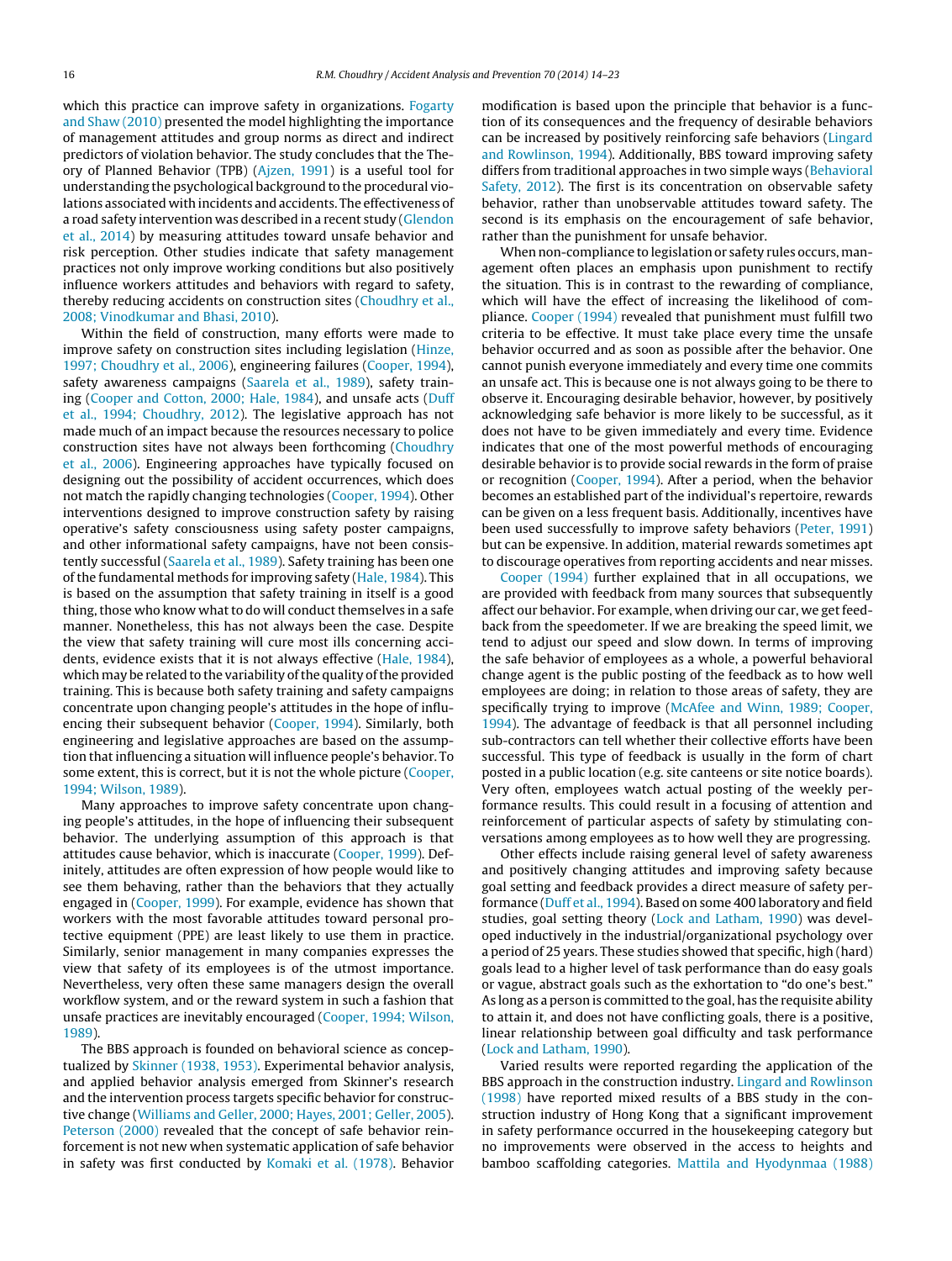revealed that a behavioral safety program affected safety positively even in the difficult setting of two building sites in Finland. A review argued that safe behavior programs have been seen as complementary to safety programs aimed at changing organizational culture and proposed a theoretical integration of the two for managing safety [\(DeJoy,](#page-9-0) [2005\).](#page-9-0) [Hopkins](#page-9-0) [\(2006\)](#page-9-0) revealed that BBS programs do not work when the workforce mistrusts the management and argued that the safety program is just another way to hold workers responsible, though, Hopkins certainly sees BBS as an important component of any comprehensive safety management system. Unlike the typical top-down control approach to industrial safety, behavior based safety provides tools and procedures workers can use to take personal control of occupational risks [\(Geller,](#page-9-0) [2005\).](#page-9-0) It appears that diversity in the effects of the BBS approach needs further investigation on construction sites particularly in the implementation process of the approach, which is addressed in the present study.

# **3. Method**

This section describes the research method, questionnaires development and data collection process. Both quantitative and qualitative methods were utilized in analyzing the data. The research was divided into four phases: preliminary study phase, data collection phase, data analysis phase, and report writing phase. In the preliminary study phase, appropriate literature was searched from journals and books in order to gather background data. Planning for the research method was completed during this phase along with the research schedule. Questionnaires required to collect safety information from the construction sites were developed. A rigorous BBS management approach and its intervention programs as implemented at the target project were prepared during this phase.

#### 3.1. Categories of safety behavior modifications

An extensive literature review was carried out to introduce a BBSmanagement approach in the company including learning from the UK experience [\(Duff](#page-9-0) et [al.,](#page-9-0) [1994\).](#page-9-0) Related modifications were incorporated to make an approach suitable for the construction site of the company. Safety management systems, work procedures and site safety plans on a complicated elevated expressway project provided by the company were studied. Being the most risky, five categories of safety behavior modifications were identified and were measured in this case study. These are personal protective equipment (PPE), housekeeping, access to heights, plant and equipment, and scaffolding.

PPE included wearing safety helmets, safety shoes, safety gloves, using ear defenders, or wearing hearing protection in noisy environments, wearing goggles or eye protectors while doing welding or using motorized cutting equipment, and wearing respirators in dusty conditions. Breathing apparatus were made available for use in confined spaces. Fall arresting equipment or a safety harness was an excellent PPE for personnel working at height where it was impracticable to provide a working platform. Reflective waistcoats or vests were made available for personnel involved with operations where good visibility was required. Life jackets or other buoyancy aids were provided for workers liable to fall into water.

Housekeeping included items related to such aspects of site safety as storage and stacking of materials as well as the maintenance of clear access routes. Housekeeping on construction sites included removing nails from the site, keeping floor openings covered or guarded, not throwing objects from heights and providing barricades around open excavations. Improvement in housekeeping was made without the requirement of substantial additional materials or equipment. Everyone on site was required to contribute toward improvements of on-site housekeeping.

Access to height category of work included not using short, broken or defective ladders; also, ladders must be tied or secured. Mobile tower scaffolds and mobile work platforms were required to be used safely and as recommended by their manufacturers.

Plant and equipment category required that equipment was not to be parked near excavations. Operatives do not have to drive equipment too fast and the equipment was not to be loaded insecurely. Equipment was not to be used to carry illegal passengers and workers. Excavators, dump trucks, dumper, cranes and other vehicles were required to be operated safely.

Scaffolding category of work was related to few specialty trades. Frequently additional materials required resulted in increase in cost and the project schedule. For example, if a scaffold was to be fitted with an adequate closely planked working platform, guardrails and toe boards. Good quality timber was required for use as platforms and toe boards.

#### 3.2. Goal-setting meeting

Goal-setting theory hypothesizes that goals are the immediate, though not sole, regulators of human action and that performance can improve when goals are hard, specific and accepted by the employees ([Lock](#page-9-0) [and](#page-9-0) [Latham,](#page-9-0) [1990\).](#page-9-0) The literature on goal setting provided clear guidance on how to operate the theory to good effect [\(Cooper,](#page-9-0) [1994;](#page-9-0) [Robertson](#page-9-0) et [al.,](#page-9-0) [1999;](#page-9-0) [Choudhry,](#page-9-0) [2012\).](#page-9-0) At the target project, goal-setting meeting were arranged on-site with the participation of workers to set realistic and attainable targets of safety performance. Operatives were asked to agree upon a goal that was difficult but achievable for safety improvements in relation to the appropriate base period scores. When consensus was not reached, operatives' suggested goal levels were recorded. Subsequently, all the suggested figures were summed up and averaged to provide a goal on which operatives agreed. When all operatives in each trade agreed upon a goal, the trade goals were summed and averaged to provide the goal for the identified category. This participation process induced commitment to and ownership of to the improvement process. The respective goal-level was then entered as a solid line on each of the feedback charts. After the goal-setting session, feedback on safety performance was provided regularly to operatives since it was the key feature of the BBS initiative.

# 3.3. Feedback charts

The researches on feedback ([Duff](#page-9-0) et [al.,](#page-9-0) [1994;](#page-9-0) [McSween,](#page-9-0) [2003;](#page-9-0) [Choudhry,](#page-9-0) [2012\)](#page-9-0) demonstrated that performance was enhanced when management provided clear feedback of performancerelated information. Following the goal setting meetings, the feedback charts were posted at appropriate places on the project site where operatives can see them easily. Observations continued atthe same rate as that during the base period. The results of weekly observations were posted on the feedback charts every week.

#### 3.4. Observers and behavior observations

Each safety observer was provided a half-day training session in the basic theory and practice of the BBS management approach. The training content included elements of goal-setting, behavior modification, decision making, how to manage resistance from others, the provision of individual feedback, observational techniques and scoring of the operatives checklists. Similarly, part of the training was devoted to practice observations. Any misunderstanding in scoring was identified during this process. Originally, different trades were requested to spare one observer for the training. By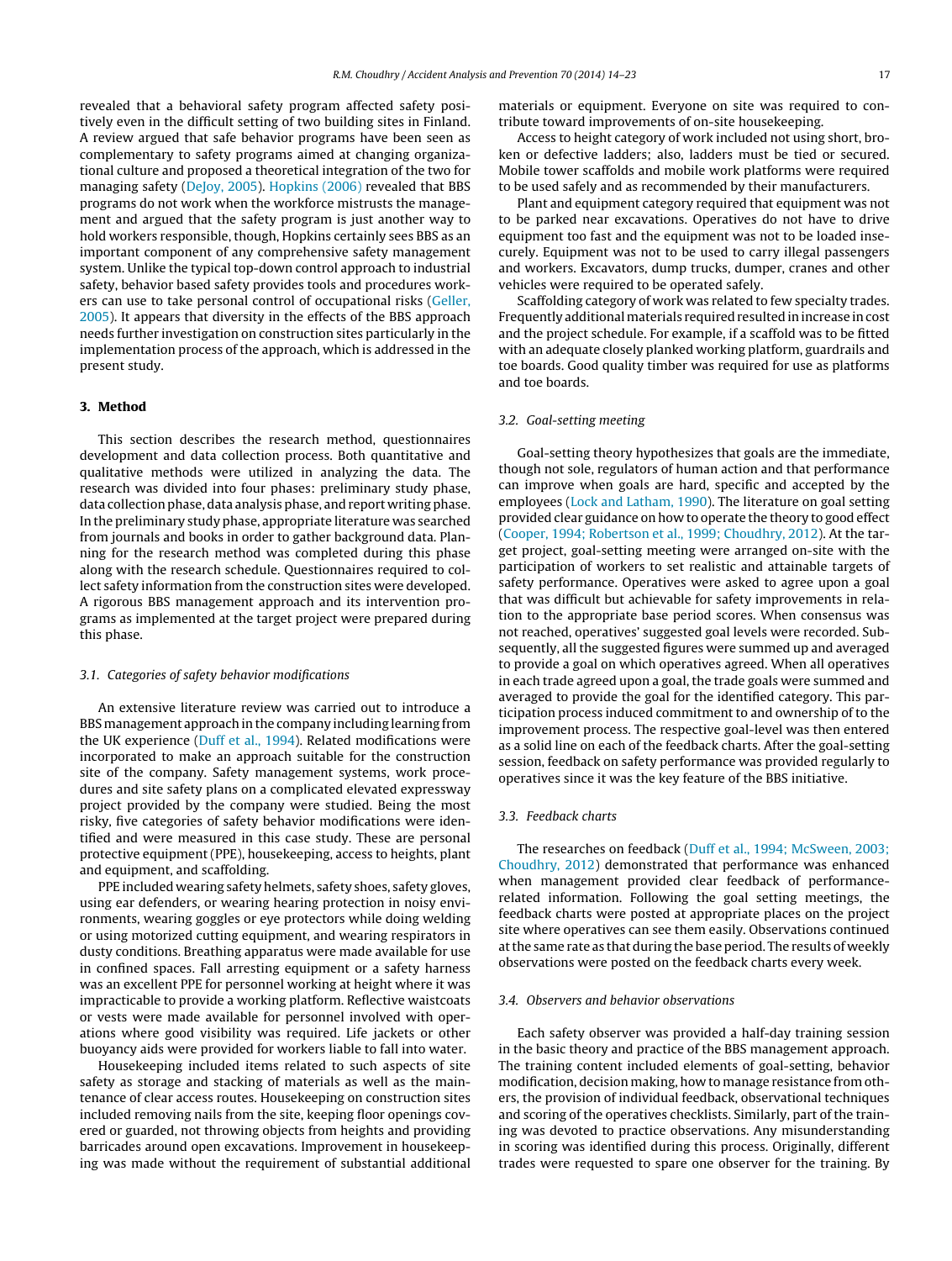#### 18 R.M. Choudhry / Accident Analysis and Prevention 70 (2014) 14–23

#### **Table 1** List of checklist items for PPE category.

| S. No. | Items                                                                                                                                                                                               |
|--------|-----------------------------------------------------------------------------------------------------------------------------------------------------------------------------------------------------|
| 1.     | What proportions of the site personal on the site are not<br>wearing safety helmets?                                                                                                                |
| 2.     | What proportions of site personnel are not wearing protective<br>footwear?                                                                                                                          |
| 3.     | What proportions of site personnel are not wearing gloves<br>while handling materials that had sharp edges, hot or could<br>cause skin problems?                                                    |
| 4.     | What proportions of operatives are not using ear defenders<br>while using noisy equipment?                                                                                                          |
| 5.     | What proportions of the site personnel on the site are not<br>wearing goggles or other items of eye protectors when using<br>motorized cutting equipment, welding, and cartridge operated<br>tools? |
| 6.     | What proportions of operatives are not wearing face masks in<br>dusty conditions?                                                                                                                   |

| Table 2 |                         |  |
|---------|-------------------------|--|
|         | List of questionnaires. |  |

| Questionnaire | Description                                       |
|---------------|---------------------------------------------------|
|               | General requirements for behavioral safety        |
| Н             | Behavior safety assessment survey                 |
| Ш             | Participating contractors and subcontractors      |
| IV            | Feedback charts                                   |
| V             | Project information for the BBS                   |
| VI            | Training checklist for safety performance measure |
| VII           | Observer checklist for safety performance measure |
|               |                                                   |

#### 3.5. Scoring of the safe behavior

When taking BBS performance measurements, the observer remained on-site from 45 min to 1 h with the amount of time spent at each site was determined by the number of operatives in the crew of a category; more time was spent with larger crews. Normally, no observations were recorded in the first 5–15 min to allow workers to become accustomed to the observers. The number of workers in a crew, the crew type and its number (e.g. scaffolding crew) were noted and observations were recorded. After having base period scores for three weeks, participative safety improvement goals were set on the construction project. During the subsequent intervention period, operatives were requested to adopt the observation checklists for their work area.

Observations were taken for 2 months. Nonetheless, the company intended to continue the process and behaviors recorded as 100% safe are to be removed and replaced with others identified during the observations or obtained from the accident and nearmiss records. The company then introduced new observers when the research finished. The new observers were selected and the experienced observers continued to point out non-compliance to their peers. The experienced observers provided a support resource for subsequent observers. In effect, the initiative was constantly refreshed in an attempt to embed the process into normal procedures so that it would not be viewed as a flavor of the 2 months attempt. The company provided all necessary training for the new observers and resources they required.

In the data collection phase, the BBS was introduced at a mega construction project of the company. Base period scores were measured. The behavior-based safety interventions were employed on the project. The company's observers were trained and assigned to take safety performance measurements on the construction project. After base period scores of the BBS were determined, the project management team implemented the designed intervention and the measured safety performance scores were made available to the writer daily. The collected data was entered and analyzed. The writer spent a total of 2 months and 7 days at the target project in Hong Kong for the purpose of data collection and introducing the BBS technique to the company. Based on the field study, a system of measuring, monitoring, and improving safety on the company's construction project is documented in this paper. An observer is a nominated supervisor of the construction company who was trained to take observations during the implementation of BBS management approach specifically for this research.

#### 3.6. Research instrument

Questionnaires were used as the research instrument. Designed set of questionnaires was submitted to the company both in English and Chinese languages well in advance (see Table 2). Questionnaire I contains requirements for behavioral safety research such as participation of the construction sites, research design, safety team of the company, observers' selection, observers' qualification and training, measuring safety by behavioral observations, goalsetting, feedback and charts. Questionnaire II comprises behavioral

this training, observers became comfortable and conversant with their task.

Qualified supervisors of the company with relevant site experience hereinafter called observers were observing behavior. Safety performance observations were taken two times a week. Observations were taken at differing times of the day to overcome any systematic time of day effects and to avoid management expectations affecting the results. Safety behavior measurements involved observing behavior at random to determine safe performance. Following this, observations were taken on-site, and were never taken twice on the same day. For validity issues, two observers always measured the observations independently and simultaneously to avoid any bias and to ensure level of agreement and acceptability. Where possible, these observations were carried out jointly by the research team to minimize bias. Inter-observer reliability (IOR) checks were performed on several occasions when the writer and an observer independently completed a checklist for the same site. Using the percentage agreement method [\(Komaki](#page-9-0) et [al.,](#page-9-0) [1978\),](#page-9-0) these checks showed 94% agreement between observers.

Following the base period scores, a copy of the checklist was publicly displayed on the health and safety notice board. This was done to make it explicit to the workforce, which behaviors were being monitored by the observers (a sample checklist items for personal protective equipment is shown in Table 1). Checklists were also distributed to all operatives during the goal-setting sessions. Observers were required to submit completed checklists to the writer to compile the results. The writer was responsible for entering these results from the checklist into a computer and for preparing the feedback chart and graphs. Each week's scores were calculated and averaged to provide an overall index of safety performance level.

To provide feedback, it was required to conduct meeting sessions with smaller groups. Copies of checklists were given to all those present in the meeting, to clarify particular behaviors that were being monitored. Base period scores were measured for first 3 weeks on the site in all categories. The results of the base period observations were then presented to operatives in graphical form for their feedback. Observers were asked to visit operatives' respective trades and groups and talk to workers individually, in the presence their line manager in order to minimize interruptions to the site work. These meetings begin with an explanation of the purpose and the philosophy behind the BBS approach. Particular emphasis was placed on the fact that no individual employee is to be identified because of the observations and therefore no disciplinary action was taken against employees who even did not follow the procedures advocated by the BBS technique in the checklists.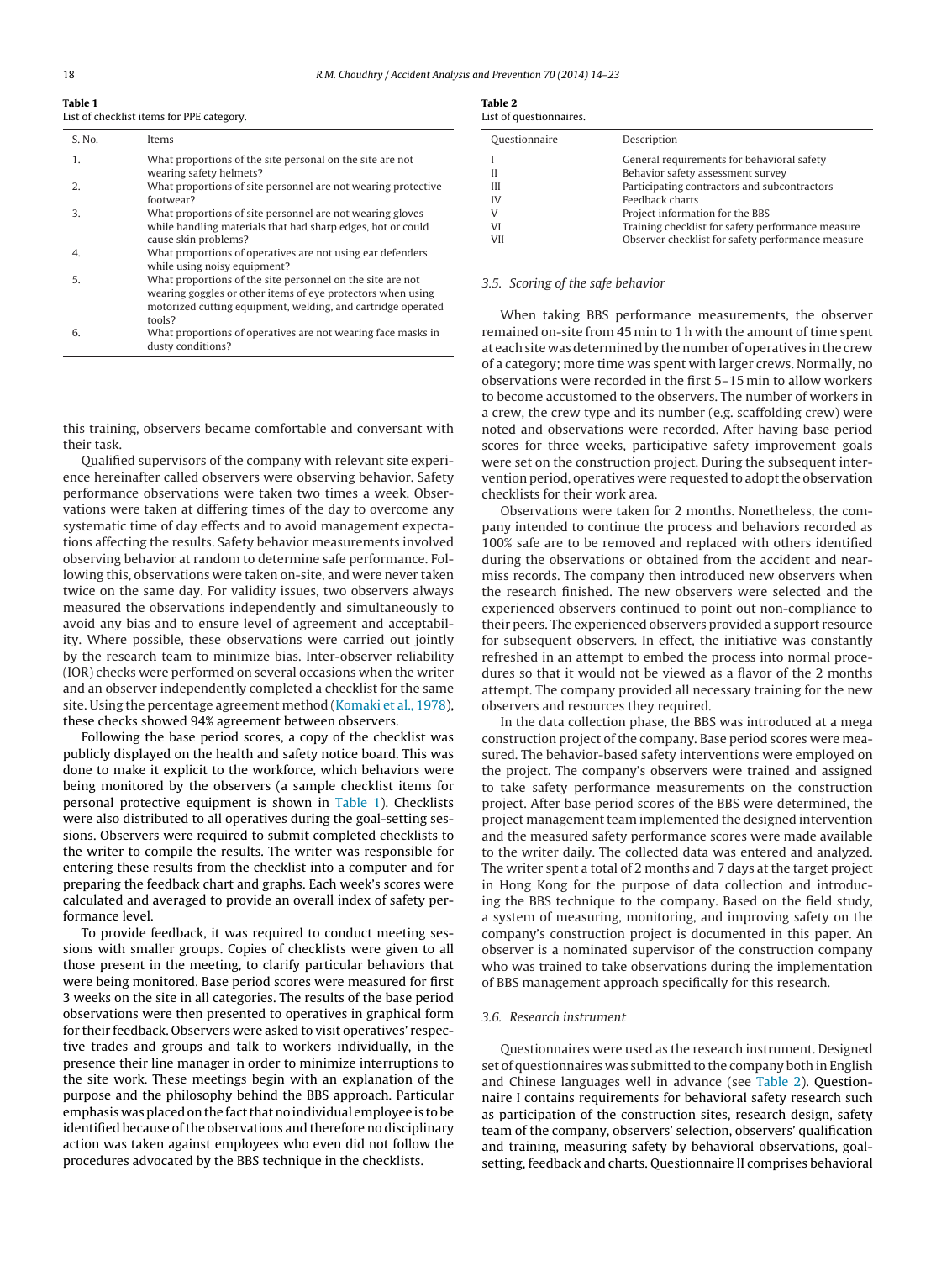safety assessment survey which was prerequisite for any project for inclusion in the behavioral safety research. Questionnaire III lists names of all the participating contractors and subcontractors. Questionnaire IV provides information about the feedback charts; their number, sizes, where and when to be placed. Questionnaire V records project information including name of the project, designer, contractor, consultant, and contract amount. Questionnaire VI comprises on the training checklist for safety performance measure. Questionnaire VII provides the observer checklist for safety performance measure. All questionnaires were pilot tested before the data collection period.

The behavior safety assessment survey was carried out. The construction site was selected for the behavior-based safety after reviewing the outcome of the behavior assessment survey. This task was completed during the first visit of the writer. It was the responsibility of the project manager and safety managers to ensure feedback charts were placed and properly updated. Training checklist for safety performance measure (Questionnaire VI) was prepared and observers were asked to read it repeatedly. The questionnaire in the training checklist included 42 questions and 111 training statements. Copies of the training checklist were distributed to all the operatives after the base period measurements. One copy of this checklist was given to every operative attending the goal setting session. This checklist provided information to operatives as to how they could act safely when compared to safety performance measurements. There was no requirement to fill or return this checklist. The observer's checklist for taking safety performance measurement (Questionnaire VII) was mainly adopted from the study of [Robertson](#page-9-0) et [al.](#page-9-0) [\(1999\);](#page-9-0) modifications were made after incorporating feedback from the project manager, middle managers, engineers, site supervisors, and safety representatives of the company. Safe and unsafe behavior items were identified from the company's safety management systems. The purpose of this process was to foster employee ownership, which is considered vital for the success of this study. Observers were required to take measurements two times a week preferably on Monday and Thursday while visiting the entire constructionsite. They canchoose their own time to take the measurements. Proportional rating scale was used for measuring safety performance, which is more suitable to construction industry environments. Additionally, seven management interviews were conducted with the project managers, safety managers and higher management to collect qualitative data. Qualitative data were also collected from seven semi-structured interviews with operatives. These interviews provided a broad understanding of the industry, operative's issues and their site safety.

# 3.7. Percentage rating

This research uses the percentage rating scale for measurements as demonstrated by [Duff](#page-9-0) et [al.](#page-9-0) [\(1994\).](#page-9-0) Other research involving measures of safety performance normally utilized either an "all or nothing" measure of safety performance, i.e. 100% safe or 100% unsafe ([Komaki](#page-9-0) et [al.,](#page-9-0) [1978\).](#page-9-0) A proportional rating scale is better suited to deal with construction industry environments. For example, a scaffold with only 75% of the required toe-boards correctly fixed was assessed as 25% unsafe for that particular measurement item, rather than just "unsafe". This method permits changes in safety performance to be measured with increased sensitivity.

In this research, an eleven-point rating (none unsafe, scarcely any unsafe, very few unsafe, a few unsafe, some unsafe, considerable unsafe, a lot of unsafe, a great deal of unsafe, an extreme unsafe, almost entirely unsafe, all unsafe) was used for each individual item while taking measurement. Scores for each category of safety performance, for example, housekeeping are calculated by combining scores for the individual items observed. The "Not Seen" option simply reflects the fact that during a particular observation session, people were not undertaking that specific activity. This allows these items to be discarded from further calculation.

#### 3.8. Workshop and progress meeting

A workshop was held in Beijing with four participants from the company and five researchers. It was agreed that the writer would help in launching the company's BBS program and would monitor the research for at least 60 days in Hong Kong. Following this, the writer visited target project sites for 8 days prior to the data collection period to get information about site activities, to carry out the behavioral safety assessment survey, and to make final adjustments to the questionnaires submitted to the company. Upon arriving in Hong Kong, the writer presented the research program to the company's management before proceeding to the site visits. Seven projects were visited and three were selected for the BBS study after reviewing the outcome of the BBS assessment survey.

Later, a progress meeting was held in Beijing. Top management of the company, the writer and other researchers participated in the meeting. It was agreed that the BBS research shall be carried out on only three projects. It was decided that the company needs to select three observers for each construction site. The writer is to be stationed at project "A", where the detailed case study is to be carried out. It was agreed that due to time constraints the writer is to administer and coordinate the BBS technique for 60 days. Nonetheless, the company desired to continue with the BBS observations by their staff until construction activities are completed. The data were collected from the target construction sites in Hong Kong. More than 15 employees of the company directly supported and participated in the research work including an Executive Director, a Project Manager, a Head Safety Officer, and the Coordinator of this research, 3 Safety Managers, and 9 observers.

# 3.9. Project information

The BBS was introduced on the three projects in Hong Kong. The three sites are named as Project "A", "B" and "C" and have the workforces from 550, 270 and 400 operatives who were selected to implement the BBS techniques. Project "A" was an elevated expressway contract where this case study was carried out. It covers a four-kilometer dual 3-lane carriageway linking the future Hong Kong–Shenzhen Western Corridor with the Southern Section ofthe Link located in Yuen Long. According to the tender document, the contract was signed with a contract completion time of 860 days. Project "B" was a dual carriageway tunnel construction for a 3 plus 3-lane roadway into a mountain in Hong Kong. The Project "C" was also a 3 plus 3-lane elevated road but is mostly across the sea including a cable stay bridge that is to connect Hong Kong with Mainland China. The selected construction sites have contract values of HK\$1.7 billion for project "A", HK\$ 1.5 billion for project "B" and HK\$ 2.2 billion for project "C". Both goal-setting and feedback techniques were used to implement the intervention.

Safety management practices on the project included implementation of the company's Health, Safety and Environment Management System (HSEMS) Manual, the Company's HSEMS Operational Control Procedure, and the Site Safety Plan [\(Choudhry](#page-9-0) et [al.,](#page-9-0) [2008\).](#page-9-0) The entire measurement process was designed for five categories of construction activity and it was implemented simultaneously in all five categories.

# 3.10. Weekly progress and training

The writer introduced the 60 day research project at a kick-off meeting.After the kick-offmeeting, observers were provided ahalfday training session to implement BBS on the projects i.e. project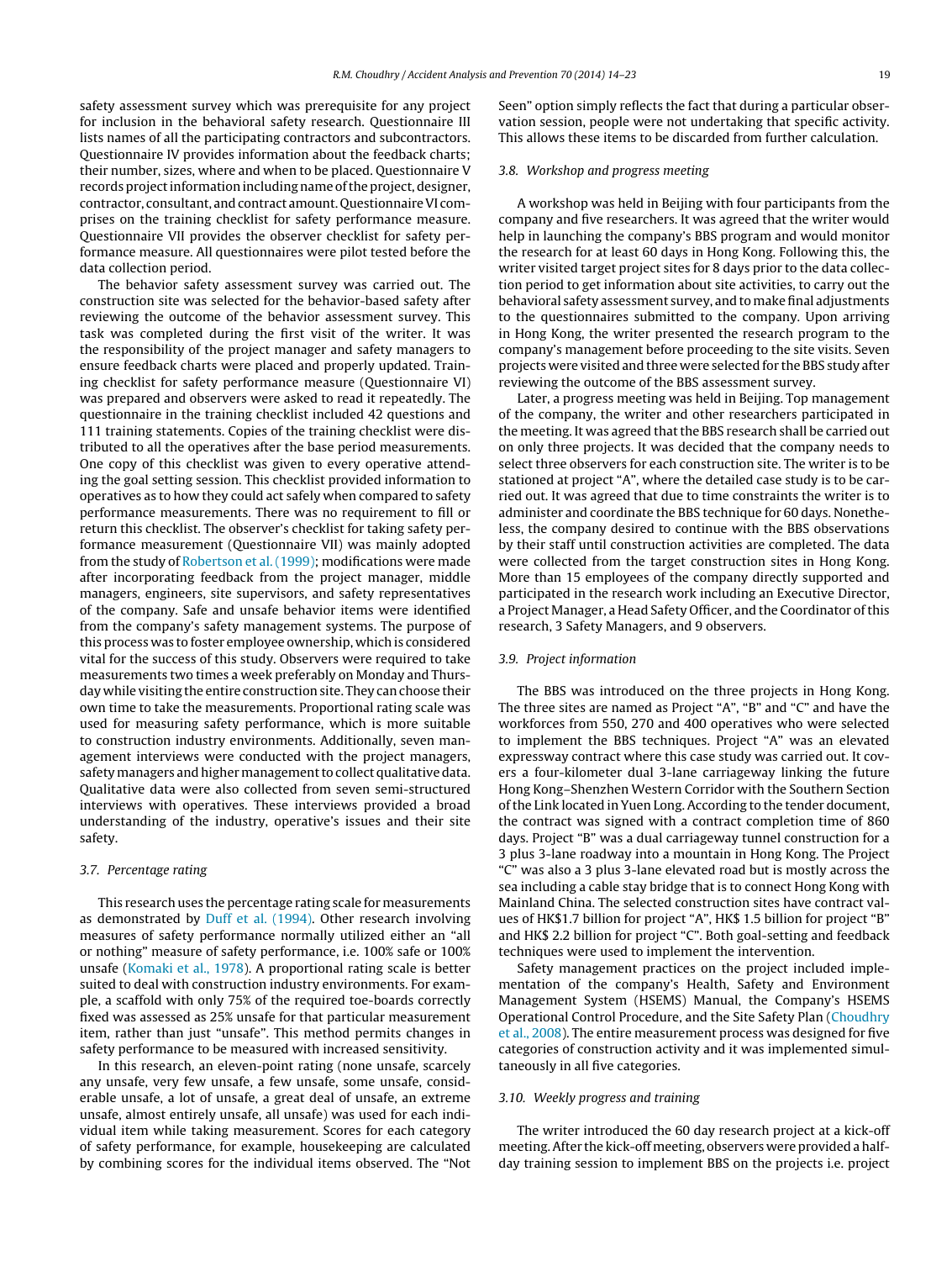"A", "B" and "C". Observers were trained in theory of goal-setting, about safe and unsafe behaviors, and the scoring of safety performance measures in a classroom setting. In total, nine observers were trained, three from each project. Other training was provided when required. Observers were not required to be engineers. Supervisors of the company, who got training of how to record observations, were asked to collect data. Safety managers of the company were also provided training. Criteria for the selection and qualification of observers were issued in advanced, and were utilized for training and discussions with safety managers and the project management team.

The 60 day research schedule was distributed to all safety managers and observers so that they can understand the daily research activities for the data collection phase. To improve coordination between participants, weekly coordination meetings were held at project site "A" where the writer was residing. Participation of the company's Coordinator for this research project, Safety Managers of the three projects, and all Observers were required to attend these weekly meetings. Participation of senior management and project managers were appreciated at the weekly meetings. The writer prepared the minutes of each weekly meeting and emailed them regularly to every participant including the project management team, safety managers, and observers for their information and follow-up.

The writer visited project site "A" several times during the data collection period. Each visit typically contained an element of training concerning either clarification of the BBS techniques or reinforcement of intervention awareness among observers, supervisors, and operatives. During the weekly meetings, it was stated that data were to be incorporated from project "A" since it was designated as the case study project to explain the research work. Nonetheless, safety managers of project "B" and "C" were requested to pay more attention to the BBS management system on their projects to ensure proper implementation by the company's personnel for comparison purposes. Then on all three projects, both quantitative and qualitative data were collected. Quantitative data covered safety performance measurements and qualitative data collected included management interviews and semi-structured interviews with operatives.

# 3.11. Data collection

As per the plan, the company implemented the BBS management system with the company's management team and writer was involved in the development of the BBS techniques. The writer supported the launch of the program at the construction projects. A letter was issued to all observers at the beginning of the data collection period. Observers were requested to be honest about their feeling while taking observations. A checklist for safety performance measure was issued to observers for taking safety performance measurements two times a week. Observers were required to visit the entire site when taking measurements. Two questionnaires for participative goal-setting and the training checklist for safety performance measures were distributed to all operatives during the goal-setting session at the three projects. Operatives were not required to complete and return these two questionnaires as they were for their information and recording the explanation of how they need to act safely during conducting their constructions tasks. Trained company's observers were ready to record safety performance scores against the designed checklists. Safety performance measurements were taken in the following five categories:

1. personal protective equipment;

2. housekeeping;

- 3. access to heights;
- 4. plant and equipment;
- 5. scaffolding.

After completing all planning, the practical implementation of the 60 days observations was started. A detailed case study was carried out at one site and the same BBS techniques were implemented on the other two sites for comparison purposes. The safety manager and his team including three observers implemented the BBS research on the three projects. Baseline scores were measured by observers touring the whole site and filing the designed checklists. Goal-setting sessions were arranged on site with the participation of workers to set realistic and attainable targets of performance. These sessions were held at project site "A", after three weeks of measurements.At project site "B",the goal-setting session was held after 5 weeks of measurements. The writer presented goal-setting materials to achieve the set target and to motivate the operatives for improving safety at project "B". The goal setting session was held at project site "C" after taking 4 weeks of measurements. Similarly, the writer presented goal-setting materials to encourage operatives in achieving the set target at project "C". The writer helped in conducting the goal-setting sessions at all three projects.

On the day of the goal setting session for project "A", the company requested that the whole day be taken to conduct a complete safety review. Owing this, everyone was determined to put the safety in order at project site "A". In the goal setting session, site operatives were informed about the measured safety performance level during the last three weeks at project "A". A score of 92% was set as target after participation of the operatives. Operatives agreed that every effort is to be made to achieve the set target within the next 5 weeks. The training checklist for safety performance measure was distributed among site operatives to let them understand what is being measured. The training questionnaire and feedback charts were distributed to the site people. The operatives received feedback of the current week safety performance scores.

Feedback charts were displayed at suitable places so that the operatives can see the current safety scores in relation to achieving their set targets. Consequently, updated feedback charts were displayed on 1st day of every week i.e. on Monday. Feedback charts showing graphically the results of the safety measure were placed in positions where the workforce could see them at least once a day. They were displayed at each check-in point of the operatives' canteen and on the site notice boards. Safety performance as a percentage was plotted against time. Charts of computer printouts were used in great numbers for providing feedback to the operatives.

During the goal-setting meeting, the project manager and safety manager of the project "A" encouraged operatives to achieve the set goal for improving safety. A special review session for improving safety and intervention awareness was held at project site "A" during 6th week. The writer presented the research progress of project site "A". Participants repeated their commitment to achieve the set target of 92%. Subsequently, another review session for improving safety was held at project "A" wherein the writer presented more material on the benefits of BBS to improve site safety. In total, the writer delivered five presentations including the last presentation on progress of the research at the company's Headquarters. In all these sessions, introduction to BBS, what is being a measured, goalsetting material, how to achieve the set target, and benefits of BBS to improve site safety were presented.

After 3 weeks of base period measurement, observers were asked to have discussions with the operatives, visit the site and distribute the training materials, provide feedback and display charts on-site. They were asked to develop awareness and understanding of what was measured in the presence of line managers. In the process, operatives learned how to act safely in conducting their work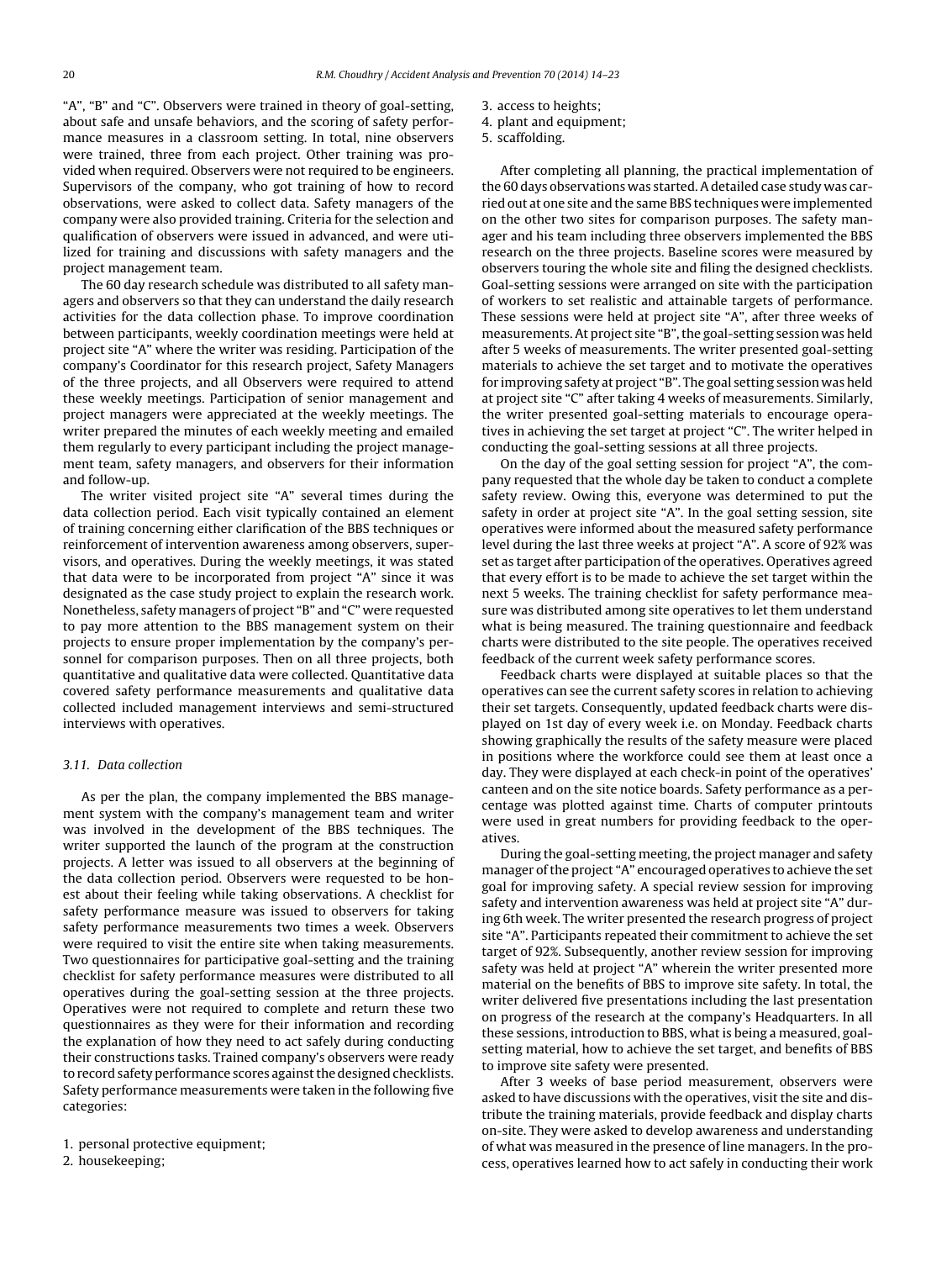

**Fig. 1.** Safety performance scores for PPE category at project "A".

tasks. Additionally, current weekly scores were discussed during site safety meetings as well as in other operational site meetings on how to achieve the settargets. Site management appreciated the BBS technique when they notice a mathematical number indicating improvement of ongoing safety performance levels.

The writer performed inter-observer reliability (IOR) checks at project site "A". During these checks, the writer and observers were scoring the site simultaneously and independently. After calculations, the scores were compared to remove any discrepancies. Using the percentage agreement method, IOR reliability of 94% was recorded. Additionally, qualitative data were collected in a number of ways. First, observers were issued 'diaries' where observations and information about any events relevant to the safety intervention were recorded by observers. Second, weekly progress meetings were arranged and minutes of all meetings were prepared and distributed to all concerned including observers, safety managers and project management team. The writer also kept records of each event and comments were recorded in the minutes of meetings. Third, both management and operatives' interviews were conducted.

The safety performance measure used in this research was comprised on two documents. The first document consisted of a handbook covering the safety issues of each item, which, was distributed free to every operative for their information showing how they were required to perform safely compared with each measured item. The second document contains the observer checklist for safety performance used to calculate percentage scores of safety performance.

# **4. Results**

This section describes results of the BBS research carried out at the project site "A" in all five categories of safety performance measurements. The company observers collected safety performance data each time after visiting the entire site and twice a week. After having three weeks of measurements, a safety intervention was introduced in a goal-setting meeting at project "A". At this point, all site personnel attended the goal-setting session at project site "A", at which safety performance measure was explained, current levels of safety were discussed, and targets for improvement were set. Safety performance measurements continued and each week levels of performance and the targets were presented graphically on feedback charts. Feedback charts were located prominently and were updated weekly.

In personal protective equipment category, the measured scores of safety performance were 82%atthe end ofthe 3rd week when the goal-setting meeting was arranged. The scores had been increasing during the intervention period and approached to 92% in the 9th week (see Fig. 1).



**Fig. 2.** Safety performance scores for scaffolding category at project "A".

The safety performance score in housekeeping category was 83.7% at the end of 3rd week when the intervention was introduced. The scores had been increasing every week approached to 92.9% during the 9th week, and crossed the set goal of 92% in the housekeeping category.

In access to heights category, the subcontractors were implementing a work-at-height safety campaign and the measured scores were 91% and 93% during week #2 and #3 respectively. An accident occurred during the 4th week, when a worker slipped from the top of a ladder and received serious injuries in his head. Subsequently, all ladders were checked for defective rungs and shortladders were replaced. Operatives were informed to keep correct angle (75◦) as one horizontal to four vertical. Operatives were briefed about the access to heights handbook distributed to them during the goal setting session. Within the next weeks, the scores were improved from 87.5% in week #5, to 92.5% at the end of the data collection period.

In plant and equipment category, the measured score of safety performance was 91% when the goal setting session was arranged. The safety performance scores have been increasing and reached to 93.6% during the 9th week, thus crossing the set goal of 92%.

The fifth identified category of behavior modification was scaffolding. Fig. 2 shows that the measured scores for safety performance in scaffolding category were 83% at the end of the 3rd week when the goal-setting meeting was arranged. The scores have been increasing every week during the intervention period, approached up to 93.3% during the 9th week, and crossed the set goal of 92%.

At project "B", the safety performance score during week #5 was 81.5%, which had gone up to 93.5% at the end of week 9. At project "C", the graph shows that the safety performance score during week #6 was 85.8% which had gone up to 91.9% at the end of week 9. The sum of the scores of all categories at project "C" has also shown an improvement in safety performance. The sum of all measured scores of the BBS research at project "A" was presented in a previous paper [\(Choudhry,](#page-9-0) [2012\).](#page-9-0) The results shows that the sum or overall all measured scores of safety performance for the BBS was improved from 86% at the end of 3rd week to 92.9% during the 9th week. Thus, the BBS intervention demonstrated large decrease in unsafe behaviors and substantial increase in safe behaviors on the construction project. Additionally, interview conducted revealed that subcontractors were executing more than 70% of the company's work. This indicates subcontractors' operatives' involvement in this research. Measurements in all five categories have shown that safety performance has improved on construction sites in different trades; for example, scaffolding.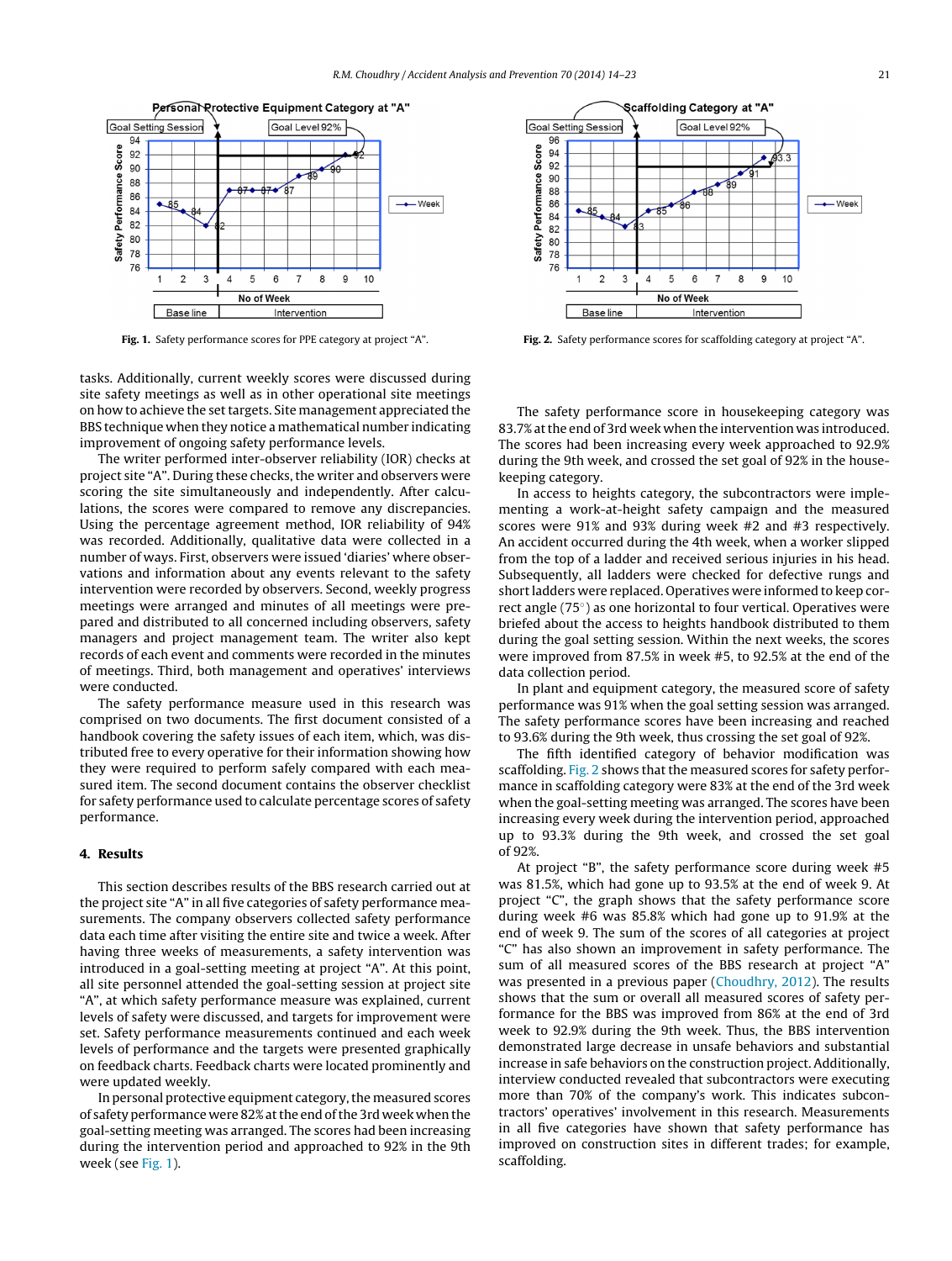#### **5. Discussion**

The detailed analysis and results of the case study were presented in the previous section. In this section, the results are discussed for further applicability of BBS management system on the company projects and in the construction industry. In this research, the inter-observer reliability (IOR) for the safety performance measure was over 94%. It was decided that in case IOR is below 90%, the data are to be investigated again for evidence of bias ([Choudhry,](#page-9-0) [2012\).](#page-9-0) The analysis indicated that all observers of the company involved in this case study were able to use the safety performance measures adequately after being trained by the writer.

The primary focus of this research was to devise a way for further improving safety at the company's construction project. When goals were set, operatives focused their attention on improving behavior in relation to the items included in the safety performance measure. Several number of feedback charts were placed at locations where operatives were able to see them. Initially, operatives appeared to be disinterested but then they were keen to see that their safety performance was monitored and reflected on these charts. On site, operatives positively received several versions of the devised feedback charts, which were usually having comments in Chinese by the observers. The recorded safety measure showed progressive improvements in site safety performance. When feedback charts were updated regularly communicating subsequent improvements in operatives' safety, safety performance acted as an encouragement, and reinforced operative efforts to improve their safety goals. Due to the intervention, the graphs showed significant improvements in safety performance in all categories at project site "A".

The findings reveal that the role of project management team was important for the goal setting sessions. It was not easy for the safety managers to arrange a goal setting session without the support of the project management team. It is important to mention that although, many operatives did not pay much attention to the specific scores entered weekly on the feedback charts however, they recognized the presence of these charts and knew that someone wasmonitoring their safetyperformance on-site. There wasnot a single example of rejecting the intervention from any operative. Rather the intervention stressed to both the company's employees and subcontractors that improvement in safety behaviors is an important goal. The intervention seems to have substantial impact on management systems and in increasing safety communication as well as increasing awareness about safe behaviors.

Another benefit of the intervention was that it focused attention on the everyday behaviors that were under the control of the workforce. An additional benefit of the intervention was that new operatives responded to the improved safety climate of their peers. Certainly, the findings of this research appear congruent with [Robertson](#page-9-0) et [al.](#page-9-0) [\(1999\).](#page-9-0) Operatives worked unsafely if they were tolerated by their supervisors [\(Choudhry,](#page-9-0) [2012\).](#page-9-0) Results indicated that the BBS was a good safety campaign in which there was no need to stop work but to take measurements for improving workers safety. Checklists can be modified by replacing stable behavior of workers and concentrating on risky ones. Measurement can be taken by trade, crew or group-wise and or measure the safe and unsafe behaviors of all operatives. For future case studies, the duration can be 8 weeks in length, stop and then start again if safety is degrading. An intervention can continue until the site activity is completed. Site management can obtain a mathematical number showing ongoing safety performance levels.

The BBS approach used in this work have had a positive impact in improving construction site safety and is in line with other researchers ([Duff](#page-9-0) et [al.,](#page-9-0) [1994;](#page-9-0) [Blackmon](#page-9-0) [and](#page-9-0) [Gramopadhye,](#page-9-0) [1995\).](#page-9-0) The BBS results were also in line with [Robertson](#page-9-0) et al. (1999) and Al-Hemoud [and](#page-9-0) [Al-Asfoor](#page-9-0) [\(2006\).](#page-9-0) The writer postulates that the BBS

management system can be applied to any country's culture and it is an excellent technique for improving the safety of front-line workers and operatives on construction sites.

#### 5.1. The company specific recommendations

There is no doubt that implementation of the company's health, safety and environment (HS&E) management system demonstrated an approach [\(Choudhry](#page-9-0) et [al.,](#page-9-0) [2008\),](#page-9-0) which was largely from top to bottom. HS&E approach requires working with the leadership of the company and it involved more managers for any safety change at lower level. From the site implementation process, the BBS change appears mainly a bottom-up approach that focuses on front-line workers, supervisors and middle managers, wherein critical behaviors were identified and targeted for change. From the site process, it appeared that it was also more helpful in improving safety of subcontractors without spending more company's money. Nevertheless, both the HS&E and the BBS called for a systematic approach to manage safety by continuous improvements. In this particular case, the BBS safety performance measurements can also be called as supervisory observation when the primary contractor's observers were taking the observations. Knowing this BBS research was largely a bottom-up approach, the company can ask its subcontractors to implement the BBS approach and submit records to the prime contractor. Nonetheless, the company can also implement the BBS in part of a project or in one category, for example housekeeping or scaffolding for improving site safety of its subcontractors' employees as is evident from this research.

For improving further the site safety, implementation of the BBS by the company's subcontractors can be beneficial. One of the problems, as revealed by interviewees, was the lack of communication between management and workers, particularly the lack of subcontractor workers' involvement in implementing safety management systems or safety initiatives. There was no justification that subcontractors were not committed to the development and implementation of safety management systems. The writer postulates that worker's involvement is necessary for any site safety endeavor. Another interviewee revealed that there was a multilayer subcontracting system in the construction industry in Hong Kong. The writer needs to emphasize the importance of implementing the BBS management on subcontractors' works due to the ever-changing nature of construction (not like manufacturing) and particularly the multi-layer subcontracting system in construction. In this situation, the BBS can offer the best solution. Nevertheless, the objective of any such intervention needs to be communicated to the site personnel. The company needs to inform its subcontractors, ideally at the tendering stage about the idea of BBS safety intervention, involving each subcontractor adopting the system and producing their own feedback charts. The process can ensure for the subcontractors to obtain online training for improving the safe behavior of their operatives without stoppage of site construction work.

### 5.2. Limitation and future directions

Useful findings regarding the practical implementation of the BBS case study were obtained. Nonetheless, the research was limited to three mega-projects and within one company. There was limitation for the writer to spend time on the projects. Many site operatives did not understand mathematical or percentage scores of safety performance that were used to provide feedback. An optimum form of providing feedback scores may be investigated in future. Although this research focuses on practically implementing behavioral safety in Hong Kong, similar studies based on the [same](#page-9-0) methodology can be undertaken elsewhere to investigate how regional and cultural factors influence the findings of this